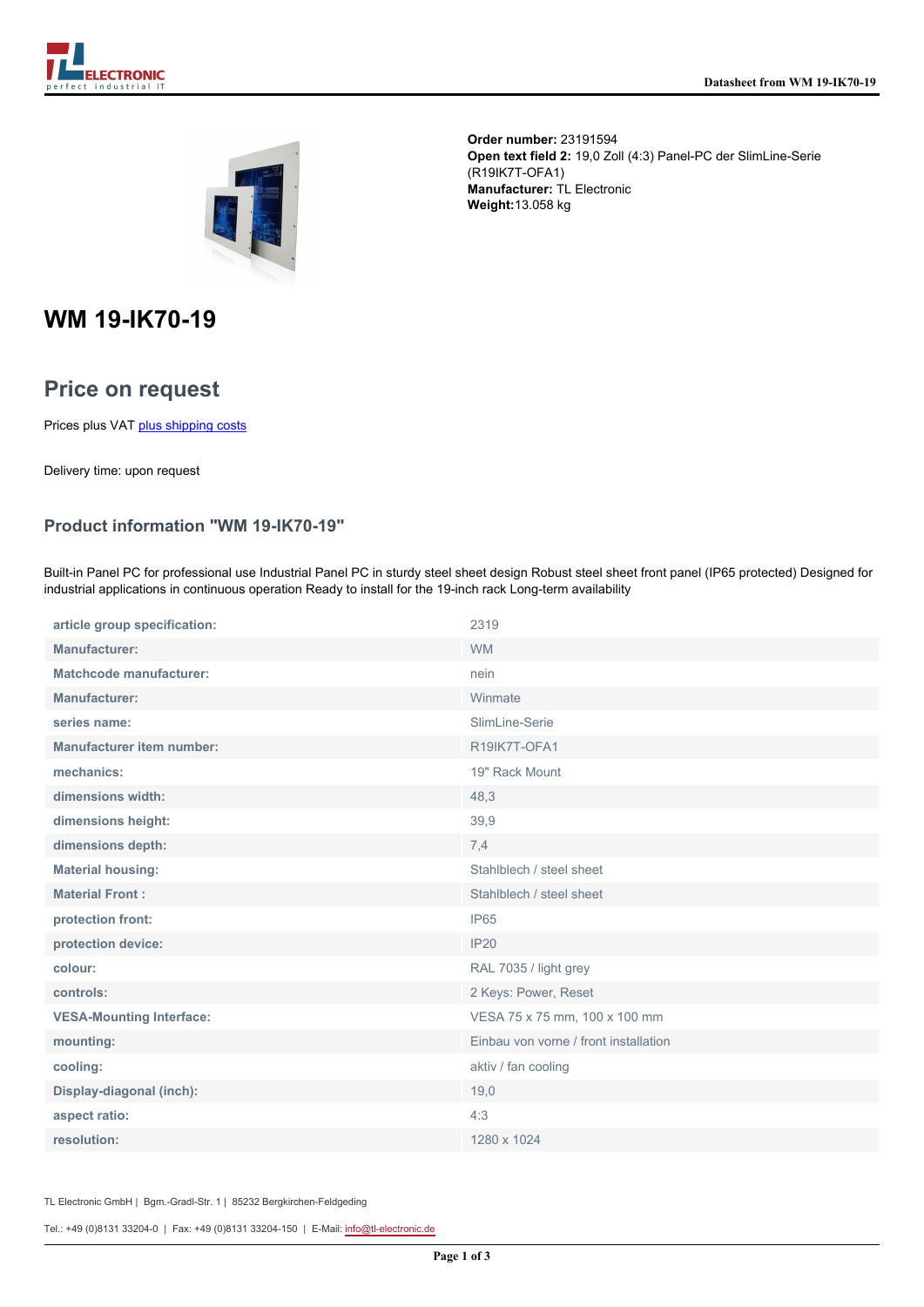| brightness:                      | 400 cd/m <sup>2</sup>             |
|----------------------------------|-----------------------------------|
| contrast:                        | 1000:1                            |
| Display-Technology:              | LCD, LED Backlight                |
| <b>Touch-Screen or glass:</b>    | Schutzglas / protective glass     |
| voltage input DC:                | <b>12 V/DC</b>                    |
| external power supply:           | 12 V/DC, 100 - 240 V/AC, 4-pin    |
| input:                           | 58 Watt                           |
| HDMI:                            | 1 x HDMI (Type-A)                 |
| <b>DisplayPort:</b>              | 1 x DisplayPort                   |
| USB:                             | 4 x USB 3.0                       |
| Audio:                           | 1 x Line-in (3,5 mm), 2 x Speaker |
| LAN:                             | 2x RJ45 - 10/100/1000 Mbps        |
| <b>Mainboard form factor:</b>    | Mini-ITX                          |
| chipset:                         | Intel Q170                        |
| <b>CPU Typ:</b>                  | Core i3                           |
| <b>CPU Model:</b>                | 7100T                             |
| CPU 64bit:                       | Ja                                |
| <b>CPU</b> speed:                | 3,4 GHz                           |
| <b>CPU cores:</b>                | $\mathbf{1}$                      |
| <b>CPU socket:</b>               | LGA1151, H4                       |
| RAM size (MB):                   | 4096                              |
| RAM max. size (MB):              | 16384                             |
| <b>RAM Number of benches:</b>    | 1                                 |
| <b>RAM Typ:</b>                  | SO-DDR4                           |
| <b>RAM</b> speed:                | 2400                              |
| <b>Grafik Controller:</b>        | Intel HD Graphics 630             |
| <b>Audio Controller:</b>         | Realtek ALC283 HD Codec           |
| safety:                          | <b>TPM 2.0</b>                    |
| connections SATA:                | 2                                 |
| <b>CPU class:</b>                | Core i3 / i5 / i7                 |
| <b>CPU alternative option 1:</b> | Core i3-7xxx                      |
| <b>CPU alternative option 2:</b> | Core i5-7xxx                      |
| <b>CPU alternative option 3:</b> | Core i7-7xxx                      |
| <b>HDD</b> design:               | 2.5"                              |
| <b>SSD design:</b>               | M.2                               |
| <b>SSD capacity (GB):</b>        | 128                               |
| <b>RAID-System:</b>              | Nein / no                         |
| <b>CD/DVD-Writer:</b>            | Nein / no                         |
| <b>Ethernet connections:</b>     | 2 x RJ-45                         |
| <b>Ethernet data transfer:</b>   | 2 x Gigabit-LAN                   |
| <b>Ethernet Controller:</b>      | Intel I211IT + I219LM             |
| <b>MiniPCle Slot WLAN/WWAN:</b>  | $\mathbf{1}$                      |

TL Electronic GmbH | Bgm.-Gradl-Str. 1 | 85232 Bergkirchen-Feldgeding

Tel.: +49 (0)8131 33204-0 | Fax: +49 (0)8131 33204-150 | E-Mail: [info@tl-electronic.de](mailto:info@tl-electronic.de)